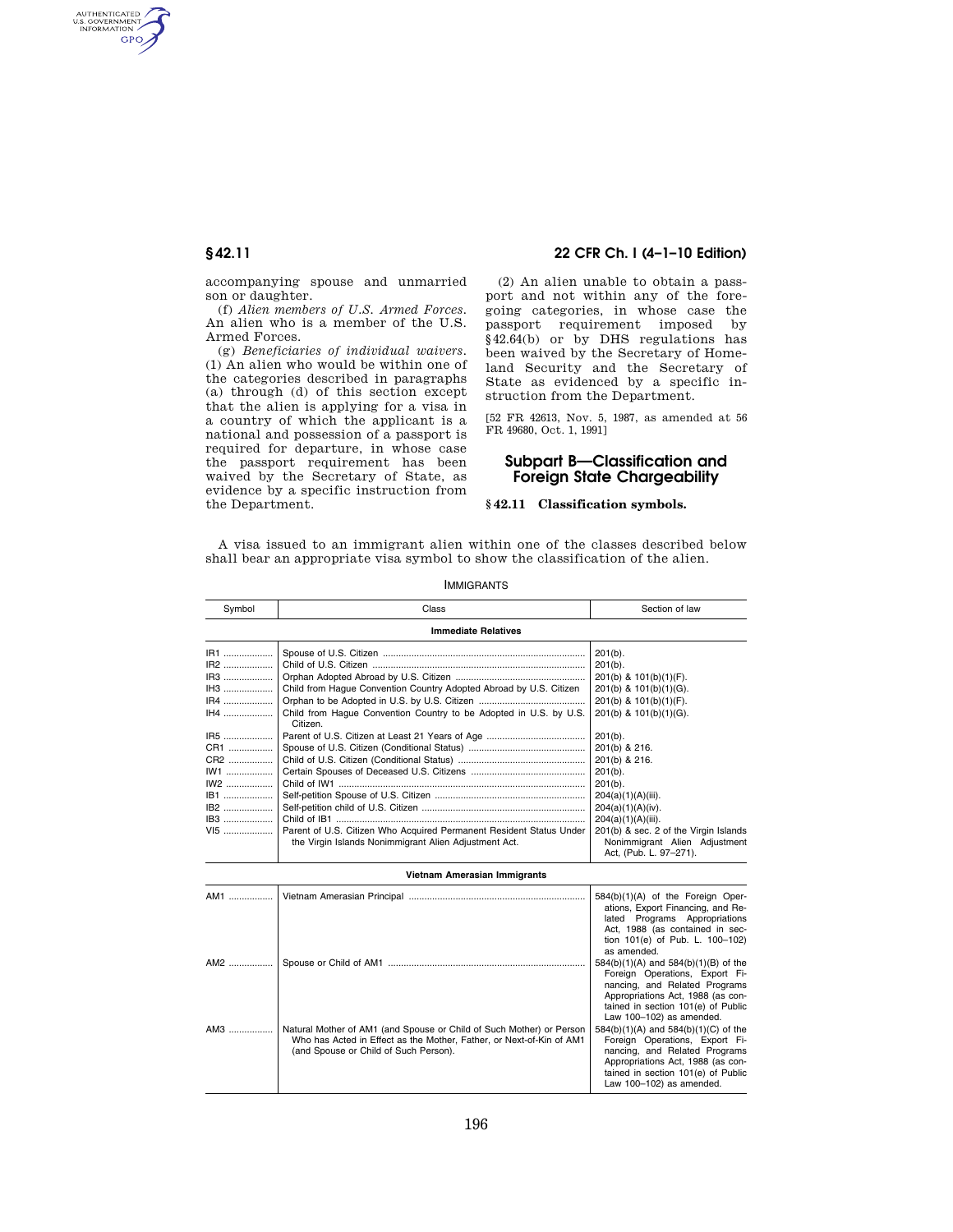# **Department of State § 42.11**

# IMMIGRANTS—Continued

| Symbol | Class                                                                                                    | Section of law                                                         |
|--------|----------------------------------------------------------------------------------------------------------|------------------------------------------------------------------------|
|        | <b>Special Immigrants</b>                                                                                |                                                                        |
| SB1    |                                                                                                          | $101(a)(27)(A)$ .                                                      |
| SC1    |                                                                                                          | 101(a)(27)(B) & 324(a).                                                |
| SC2    | Person Who Lost U.S. Citizenship by Serving in Foreign Armed Forces                                      | $101(a)(27)(B)$ & 327.                                                 |
| SI1    | Certain Aliens Employed by the U.S. Government in Iraq or Afghanistan<br>as Translators or Interpreters. | Section 1059 of Pub. L. 109-163 as<br>amended by Pub. L. 110-36.       |
| $SI2$  |                                                                                                          | Section 1059 of Pub. L. 109-163 as                                     |
|        |                                                                                                          | amended by Pub. L. 110-36.                                             |
| SI3    |                                                                                                          | Section 1059 of Pub. L. 109-163 as<br>amended by Pub. L. 110-36.       |
| SM1    | Alien Recruited Outside the United States Who Has Served or is En-                                       | $101(a)(27)(K)$ .                                                      |
|        | listed to Serve in the U.S. Armed Forces for 12 Years.                                                   |                                                                        |
| SM2    |                                                                                                          | $101(a)(27)(K)$ .                                                      |
| SM3    |                                                                                                          | $101(a)(27)(K)$ .                                                      |
| SQ1    | Certain Iragis or Afghans Employed by or on Behalf of the U.S. Govern-<br>ment.                          | Section 602(b), Division F, Title VI,<br>Omnibus Appropriations Act of |
|        |                                                                                                          | 2009, Pub. L. 111-8 and Section<br>1244 of Pub. L. 110-181.            |
| SQ2    |                                                                                                          | Section 602(b), Division F, Title VI,                                  |
|        |                                                                                                          | Omnibus Appropriations Act of                                          |
|        |                                                                                                          | 2009, Pub. L. 111-8 and Section                                        |
|        |                                                                                                          | 1244 of Pub. L. 110-181.                                               |
|        |                                                                                                          | Section 602(b), Division F, Title VI,                                  |
|        |                                                                                                          | Omnibus Appropriations Act of                                          |
|        |                                                                                                          | 2009, Pub. L. 111-8 and Section                                        |
|        |                                                                                                          | 1244 of Pub. L. 110-181.                                               |
| SU2    |                                                                                                          | <b>INA</b><br><b>INA</b><br>245(m)(3)<br>&                             |
|        |                                                                                                          | $101(a)(15)(U)(ii)$ .                                                  |
| SU3    |                                                                                                          | <b>INA</b><br>245(m)(3)<br><b>INA</b><br>&                             |
|        |                                                                                                          | $101(a)(15)(U)(ii)$ .                                                  |
| SU5    |                                                                                                          | <b>INA</b><br><b>INA</b><br>245(m)(3)<br>&                             |
|        |                                                                                                          | $101(a)(15)(U)(ii)$ .                                                  |
|        | <b>Family-Sponsored Preferences</b>                                                                      |                                                                        |
|        |                                                                                                          |                                                                        |

# **Family 1st Preference**

|  | B11    Self-petition Unmarried Son or Daughter of U.S. Citizen    204(a)(1)(A)(iv) & 203(a)(1). | $203(d)$ & $203(a)(1)$ .<br>203(d), $204(a)(1)(A)(iv)$ & $203(a)(1)$ . |
|--|-------------------------------------------------------------------------------------------------|------------------------------------------------------------------------|
|--|-------------------------------------------------------------------------------------------------|------------------------------------------------------------------------|

## **Family 2nd Preference (Subject to Country Limitations)**

| F21             |                                                                             | $203(a)(2)(A)$ .             |
|-----------------|-----------------------------------------------------------------------------|------------------------------|
| F22             |                                                                             | $203(a)(2)(A)$ .             |
|                 |                                                                             | 203(d) & 203(a)(2)(A).       |
| F24             | Unmarried Son or Daughter of Lawful Permanent Resident                      | $203(a)(2)(B)$ .             |
| F25             |                                                                             | 203(d) & 203(a)(2)(B).       |
|                 | C21  Spouse of Lawful Permanent Resident (Conditional)                      | $203(a)(2)(A)$ & 216.        |
| $C22$           |                                                                             | $203(a)(2)(A)$ & 216.        |
| C23             |                                                                             | 203(d) & 203(a)(2)(A) & 216. |
|                 | C24    Unmarried Son or Daughter of Lawful Permanent Resident (Conditional) | $203(a)(2)(B)$ & 216.        |
| C <sub>25</sub> |                                                                             | 203(d) & 203(a)(2)(B) & 216. |
| B21             | Self-petition Spouse of Lawful Permanent Resident                           | $204(a)(1)(B)(ii)$ .         |
| B22             |                                                                             | $204(a)(1)(B)(iii)$ .        |
| B23             |                                                                             | 203(d) & 204(a)(1)(B)(ii).   |
| B24             | Self-petition Unmarried Son or Daughter of Lawful Permanent Resident        | $204(a)(1)(B)(iii)$ .        |
|                 |                                                                             | 203(d) & 204(a)(1)(B)(iii).  |
|                 |                                                                             |                              |

# **Family 2nd Preference (Exempt from Country Limitations)**

| FX1 |               |
|-----|---------------|
| CX1 | 203(d).       |
|     | 203(d) & 216. |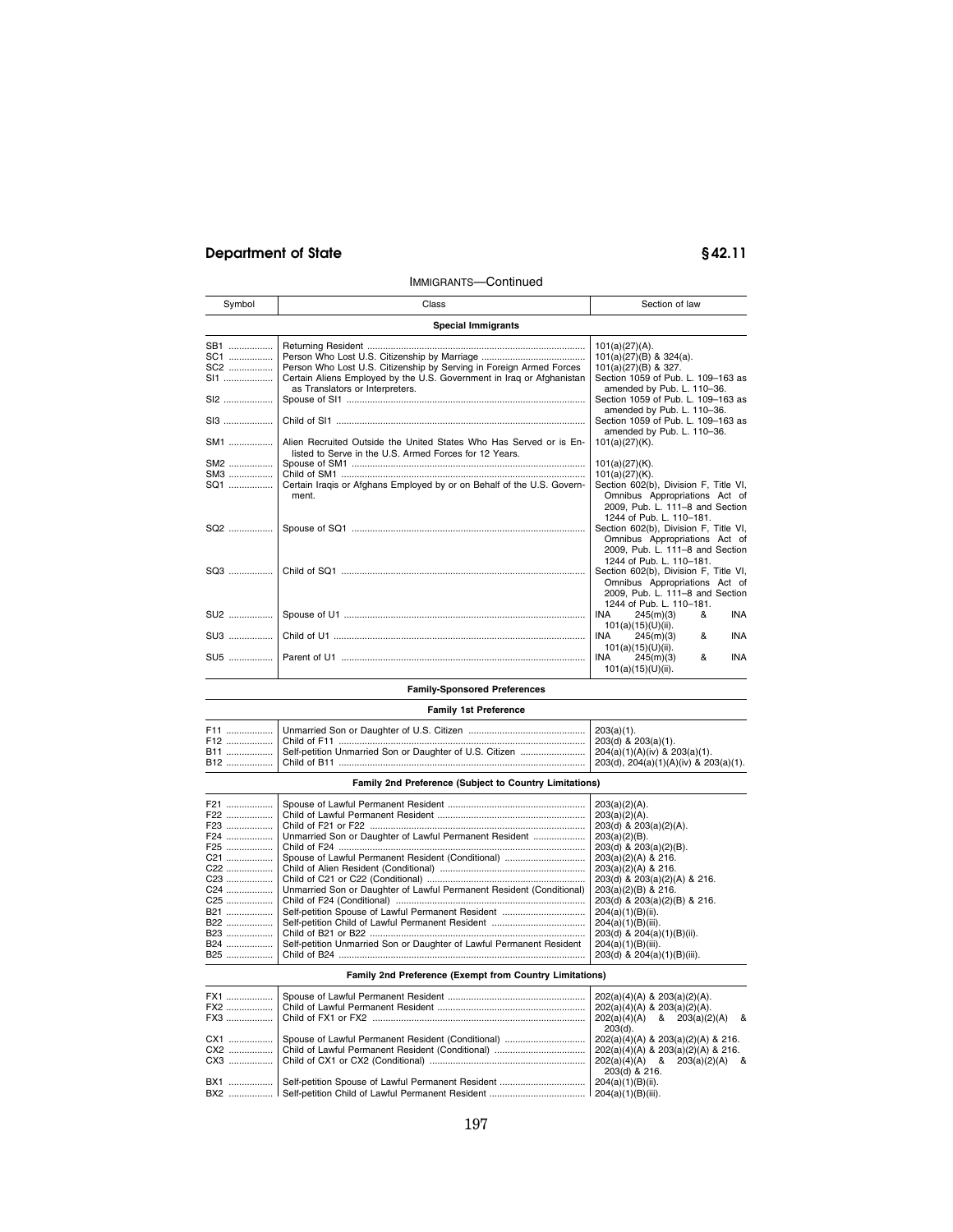# **§ 42.11 22 CFR Ch. I (4–1–10 Edition)**

# IMMIGRANTS—Continued

| Symbol                                                      | Class                                                                                                                                                         | Section of law                                                                                                                                                                                                                                               |
|-------------------------------------------------------------|---------------------------------------------------------------------------------------------------------------------------------------------------------------|--------------------------------------------------------------------------------------------------------------------------------------------------------------------------------------------------------------------------------------------------------------|
| BX3                                                         |                                                                                                                                                               | 204(a)(1)(B)(ii) & 203(d).                                                                                                                                                                                                                                   |
|                                                             | <b>Family 3rd Preference</b>                                                                                                                                  |                                                                                                                                                                                                                                                              |
| F31<br>F32<br>F33<br>C31<br>C32<br>C33<br>B31<br>B32<br>B33 | Married Son or Daughter of U.S. Citizen (Conditional)                                                                                                         | $203(a)(3)$ .<br>203(d) & 203(a)(3).<br>203(d) & 203(a)(3).<br>203(a)(3) & 216.<br>203(d) & 203(a)(3) & 216.<br>203(d) & 203(a)(3) & 216.<br>204(a)(1)(A)(iv) & 203(a)(3).<br>203(d), 204(a)(1)(A)(iv) & 203(a)(3).<br>203(d), 204(a)(1)(A)(iv) & 203(a)(3). |
|                                                             | Family 4th Preference                                                                                                                                         |                                                                                                                                                                                                                                                              |
| F41<br>F42<br>F43                                           | Brother or Sister of U.S. Citizen at Least 21 Years of Age<br><b>Employment-Based Preferences</b><br><b>Employment 1st Preference (Priority Workers)</b>      | $203(a)(4)$ .<br>203(d) & 203(a)(4).<br>203(d) & 203(a)(4).                                                                                                                                                                                                  |
|                                                             |                                                                                                                                                               |                                                                                                                                                                                                                                                              |
| E11<br>E12<br>E13<br>E14<br>E15                             |                                                                                                                                                               | 203(b)(1)(A).<br>$203(b)(1)(B)$ .<br>203(b)(1)(C).<br>&<br>203(d)<br>203(b)(1)(A)<br>&<br>203(b)(1)(B) & 203(b)(1)(C).<br>203(d)<br>&<br>203(b)(1)(A)<br>&<br>203(b)(1)(B) & 203(b)(1)(C).                                                                   |
|                                                             | Employment 2nd Preference (Professionals Holding Advanced Degrees or Persons of Exceptional Ability)                                                          |                                                                                                                                                                                                                                                              |
| E21<br>E22<br>E23                                           | Professional Holding Advanced Degree or Alien of Exceptional Ability                                                                                          | $203(b)(2)$ .<br>203(d) & 203(b)(2).<br>203(d) & 203(b)(2).                                                                                                                                                                                                  |
|                                                             | Employment 3rd Preference (Skilled Workers, Professionals, and Other Workers)                                                                                 |                                                                                                                                                                                                                                                              |
| E31<br>E32<br>E34<br>E35                                    |                                                                                                                                                               | $203(b)(3)(A)(i)$ .<br>203(b)(3)(A)(ii).<br>203(d)<br>&<br>203(b)(3)(A)(i)<br>&<br>203(b)(3)(A)(ii).<br>203(d)<br>&<br>203(b)(3)(A)(i)<br>&<br>203(b)(3)(A)(ii).                                                                                             |
| EW3<br>EW4<br>EW5                                           |                                                                                                                                                               | 203(b)(3)(A)(iii).<br>203(d) & 203(b)(3)(A)(iii).<br>203(d) & 203(b)(3)(A)(iii).                                                                                                                                                                             |
|                                                             | Employment 4th Preference (Certain Special Immigrants)                                                                                                        |                                                                                                                                                                                                                                                              |
| BC1                                                         | Broadcaster in the U.S. employed by the International Broadcasting Bu-<br>reau of the Broadcasting Board of Governors or a grantee of such or-<br>ganization. | 101(a)(27)(M) & 203(b)(4).                                                                                                                                                                                                                                   |
| BC2<br>BC3<br>SD1<br>SD2<br>SD3<br>SE1                      | Certain Employees or Former Employees of the U.S. Government                                                                                                  | 101(a)(27)(M) & 203(b)(4).<br>101(a)(27)(M) & 203(b)(4).<br>101(a)(27)(C)(ii)(l) & 203(b)(4).<br>101(a)(27)(C)(ii)(l) & 203(b)(4).<br>101(a)(27)(C)(ii)(l) & 203(b)(4).<br>101(a)(27)(D) & 203(b)(4).                                                        |
| SE2<br>SE3<br>SF1                                           | Abroad.<br>Certain Former Employees of the Panama Canal Company or Canal<br>Zone Government.                                                                  | 101(a)(27)(D) & 203(b)(4).<br>101(a)(27)(D) & 203(b)(4).<br>101(a)(27)(E) & 203 (b)(4).                                                                                                                                                                      |
| SF2<br>SG1<br>SG2                                           | Certain Former Employees of the U.S. Government in the Panama<br>Canal Zone.                                                                                  | 101(a)(27)(E) & 203 (b)(4).<br>101(a)(27)(F) & 203 (b)(4).<br>101(a)(27)(F) & 203 (b)(4).                                                                                                                                                                    |
| SH1<br>SH2                                                  | Certain Former Employees of the Panama Canal Company or Canal<br>Zone Government on April 1, 1979.                                                            | 101(a)(27)(G) & 203 (b)(4).<br>101(a)(27)(G) & 203(b)(4).                                                                                                                                                                                                    |
| SJ1                                                         | Certain Foreign Medical Graduates (Adjustments Only)                                                                                                          | $101(a)(27)(H)$ .                                                                                                                                                                                                                                            |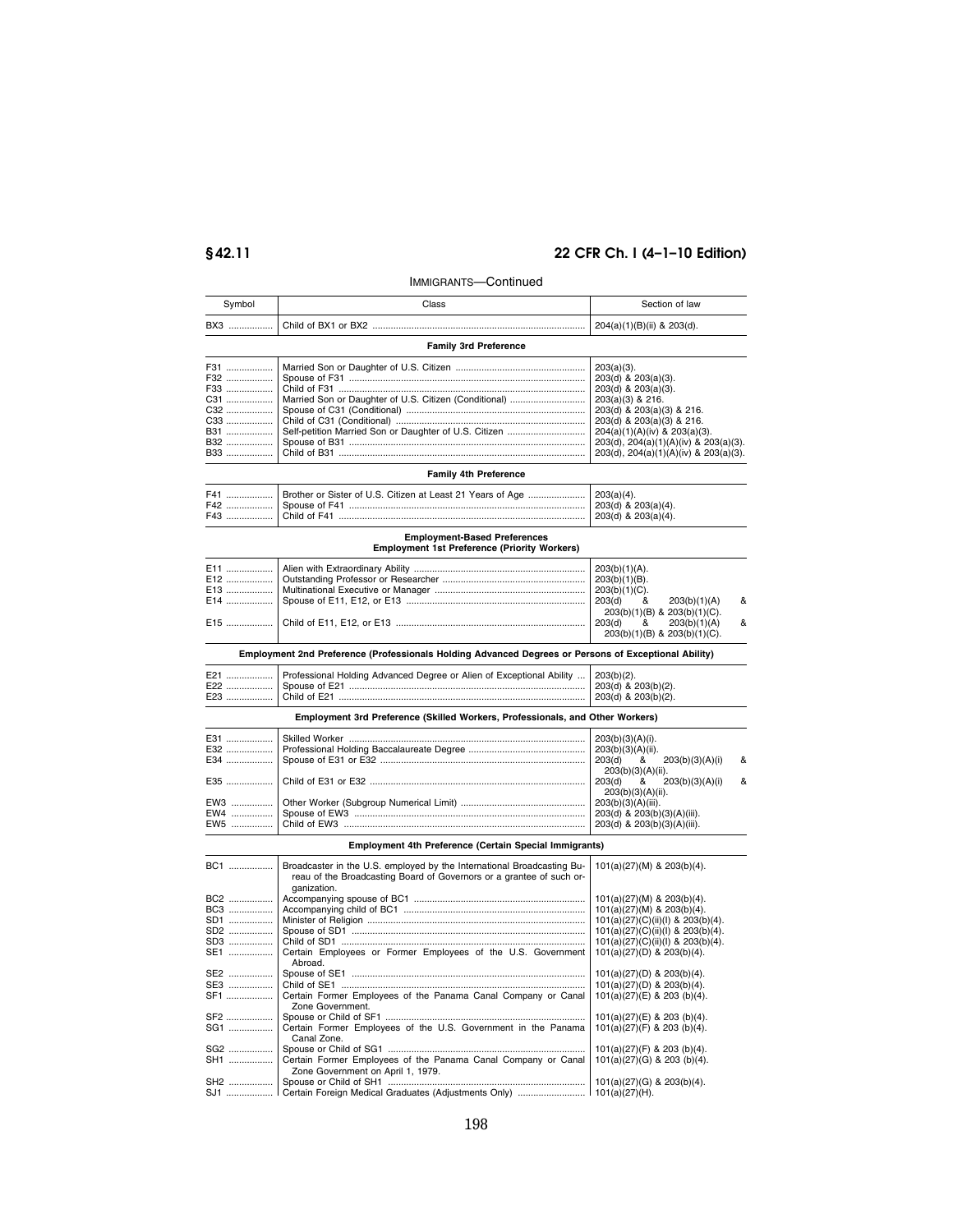# **Department of State § 42.11**

# IMMIGRANTS—Continued

| Symbol     | Class                                                                                                                                                                                                                                                                                                                          | Section of law                                                     |
|------------|--------------------------------------------------------------------------------------------------------------------------------------------------------------------------------------------------------------------------------------------------------------------------------------------------------------------------------|--------------------------------------------------------------------|
| SJ2        |                                                                                                                                                                                                                                                                                                                                | $101(a)(27)(H)$ & $203(b)(4)$ .                                    |
| SK1        |                                                                                                                                                                                                                                                                                                                                | 101(a)(27)(l)(iii) & 203(b)(4).                                    |
| SK2        |                                                                                                                                                                                                                                                                                                                                | 101(a)(27)(l)(iv) & 203(b)(4).                                     |
| SK3        | Certain Unmarried Sons or Daughters of an International Organization<br>Employee.                                                                                                                                                                                                                                              | $101(a)(27)(I)(i)$ & $203(b)(4)$ .                                 |
| SK4        | Certain Surviving Spouses of a deceased International Organization<br>Employee.                                                                                                                                                                                                                                                | 101(a)(27)(l)(ii) & 203(b)(4).                                     |
| <b>SL1</b> |                                                                                                                                                                                                                                                                                                                                | $101(a)(27)(J)$ & $203(b)(4)$ .                                    |
| SN1        |                                                                                                                                                                                                                                                                                                                                | $101(a)(27)(L)$ & $203(b)(4)$ .                                    |
| SN2        |                                                                                                                                                                                                                                                                                                                                | 101(a)(27)(L) & 203(b)(4).                                         |
| SN3        | Certain unmarried sons or daughters of NATO6 civilian employees                                                                                                                                                                                                                                                                | $101(a)(27)(L)$ & $203(b)(4)$ .                                    |
| SN4        | Certain surviving spouses of deceased NATO6 civilian employees                                                                                                                                                                                                                                                                 | 101(a)(27)(L) & 203(b)(4).                                         |
| <b>SP</b>  | Alien Beneficiary of a petition or labor certification application filed prior<br>to September 11, 2001, if the petition or application was rendered<br>void due to a terrorist act of September 11, 2001. Spouse, child of<br>such alien, or the grandparent of a child orphaned by a terrorist act of<br>September 11, 2001. | Section 421 of Public Law 107-56.                                  |
| SR1        |                                                                                                                                                                                                                                                                                                                                | 101(a)(27)(C)(ii)(II)<br>&<br>(III)<br>as<br>amended, & 203(b)(4). |
| SR2        |                                                                                                                                                                                                                                                                                                                                | 101(a)(27)(C)(ii)(II)<br>(III)<br>&<br>as<br>amended, & 203(b)(4). |
|            |                                                                                                                                                                                                                                                                                                                                | 101(a)(27)(C)(ii)(II)<br>(III)<br>&<br>as<br>amended, & 203(b)(4). |

**Employment 5th Preference (Employment Creation Conditional Status)** 

| C51   |                                                              | $203(b)(5)(A)$ .                                                                                                                                                                                  |
|-------|--------------------------------------------------------------|---------------------------------------------------------------------------------------------------------------------------------------------------------------------------------------------------|
| C52   |                                                              | 203(d) & 203(b)(5)(A).                                                                                                                                                                            |
| C53   |                                                              | 203(d) & 203(b)(5)(A).                                                                                                                                                                            |
| T51   | Employment Creation IN Targeted Rural/High Unemployment Area | $203(b)(5)(B)$ .                                                                                                                                                                                  |
| T52   |                                                              | 203(d) & 203 (b)(5)(B).                                                                                                                                                                           |
| T53   |                                                              | 203(d) & 203(b)(5)(B).                                                                                                                                                                            |
| R51   |                                                              | 203(b)(5) & Sec. 610 of the Depart-<br>ments of Commerce, Justice, and<br>State, the Judiciary and Related<br>Agencies Appropriations Act,<br>1993 (Pub. L. 102-395), as<br>amended.              |
| R52   |                                                              | 203(d) & 203(b)(5) & Sec. 610 of<br>the Departments of Commerce,<br>Justice, and State, the Judiciary<br>and Related Agencies Appropria-<br>tions Act, 1993 (Pub. L. 102-<br>395), as amended.    |
| R53   |                                                              | 203(d) & 203(b)(5) & Sec. 610 of                                                                                                                                                                  |
| $151$ |                                                              | the Departments of Commerce,<br>Justice, and State, the Judiciary<br>and Related Agencies Appropria-<br>tions Act, 1993 (Pub. L. 102-<br>395), as amended.<br>203(b)(5) & Sec. 610 of the Depart- |
|       |                                                              | ments of Commerce, Justice, and<br>State, the Judiciary and Related<br>Agencies Appropriations<br>Act,<br>1993 (Pub. L. 102-395), as<br>amended.                                                  |
| 152   |                                                              | 203(d) & 203(b)(5) & Sec. 610 of<br>the Departments of Commerce,<br>Justice, and State, the Judiciary<br>and Related Agencies Appropria-<br>tions Act, 1993 (Pub. L. 102-<br>395), as amended.    |
| $153$ |                                                              | 203(d) & 203(b)(5) & Sec. 610 of<br>the Departments of Commerce,<br>Justice, and State, the Judiciary<br>and Related Agencies Appropria-<br>tions Act, 1993 (Pub. L. 102-<br>395), as amended.    |